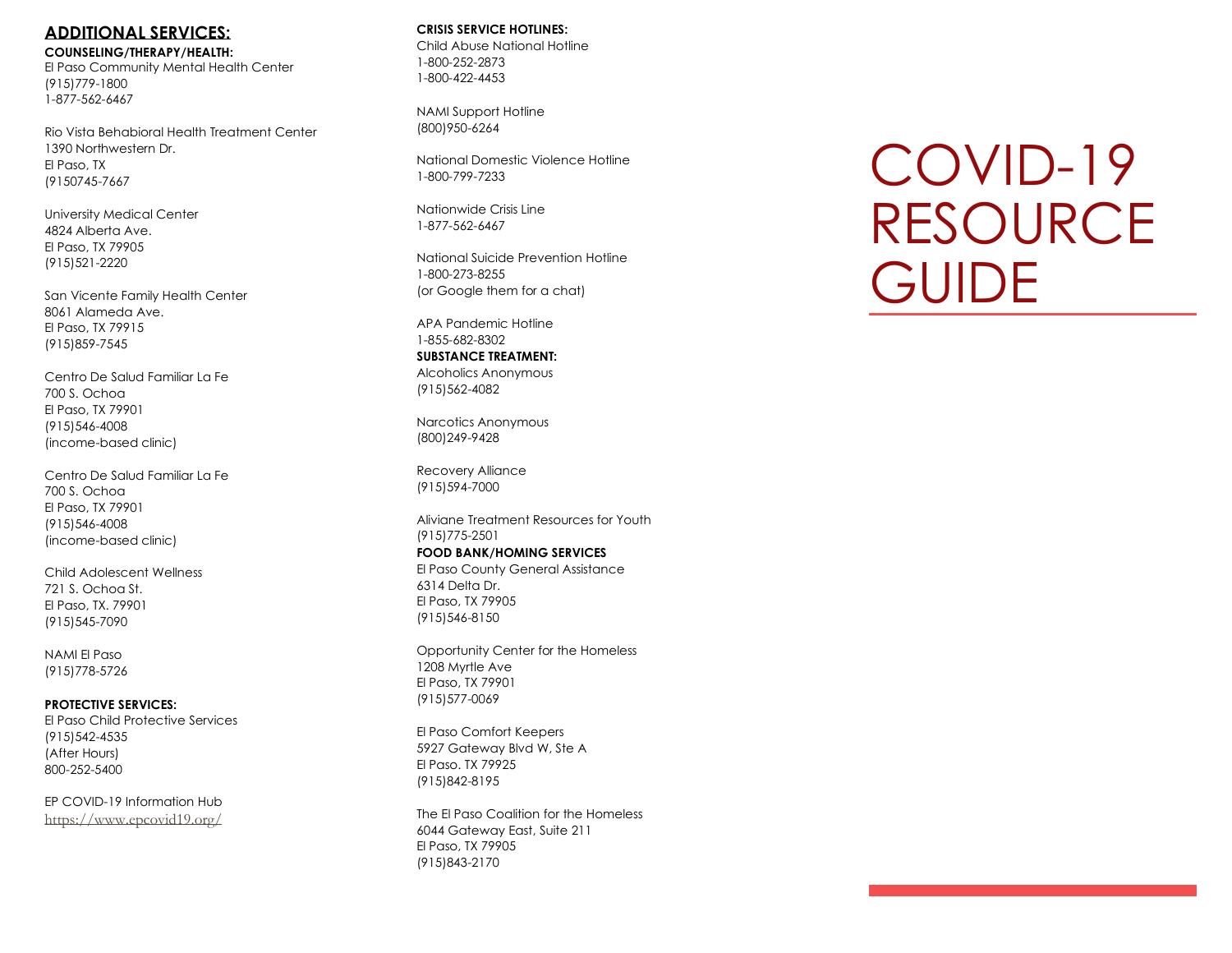#### **Walking Paths For Staying Active**

- Chuck Heinrich- MLK at Loma Casitas
- Edgemere Median Linear Trail- Airway to Hawkins
- Mesa Drain Linear Trail- 2085 Shreyna St.
- Mesquite Trails Linear Park- 1526 Snowy Plover
- Raynolds Median Linear Trail- Hastings to La Luz
- Rim Road Linear Park- Kansas to Brown
- Riverbend Trail- Turnstone Drive and Frontera Road
- Rio Grande North Linear Trail- Country Club to Borderland
- Three Hills Loop Trail- 7400 High Ridge, Westside **Community**
- Ojo de Agua Linear Trail- 900 Via Descanso
- Scenic Drive Linear Trail- Rim to Wheeling
- Thousand Steps- Stanton noth of Vaquero
- Jan Sumrall Memorial- Thunderbird north of Singing Hills
- Lazy Cow- End of Officer Andrew Barcena Dr.
- Lost Dog- Redd at Helen of Troy
- Round House- MLK 1.3 miles North of Loma Real

## **COVID-19 Scams**

Beware of fake text messages, phone calls, emails, etc. requesting personal information to receive your stimulus check. The IRS will calculate and automatically send the economic impact payment to those eligible.

Scammers or scamming companies use illegal robocalls to profit from COVID-19 related fears posing as IRS or Medicare. Visit the Federal Trade Commission's website to hear about scam calls:

<https://www.ftc.gov/coronavirus>

#### **How to wear a mask**

The CDC recommends wearing cloth face coverings in public settings where other social distancing measures are difficult to maintain. The CDC also recommends the use of face coverings to slow the spread of the virus and help people who may have the virus and do not know it from transmitting it to others.

#### **Cloth face coverings should—**

- fit snuggly against the side of the face
- be secured with ties or ear loops
- include multiple layers of fabric
- allow for breathing without restriction
- be able to be machine dried without damage or change to shape
- should be routinely washed depending on frequency of use

#### **Blood Donation**

CSL Plasma 2200 N Yarbrough Dr. Suite K, El Paso, TX 79925 (915)201-2908 Monday-Friday 7:00AM-8:00PM Saturday-Sunday 8:00AM-5:00PM

Telecris Plasma 3515 Alameda Ave, El Paso, TX 79905 (915)351-0920 Monday-Friday 8:00AM-5:00PM Saturday 6:30AM-4:00PM Sunday 6:30AM-3:00PM

Vitalant (Zaragoza) 1338 N Zaragoza Rd, El Paso, TX 79936 (915)544-5422 Monday 12:00PM-6:00PM Tuesday-Wednesday 10:00AM-5:00PM Thursday 12:00PM-6:00PM Friday 8:00AM-2:00PM Saturday 8:00AM-3:00PM Sunday- CLOSED

Vitalant 424 S Mesa Hills Dr, El Paso, TX 79912

## (915)544-5422

Monday 12:00PM-6:00PM Tuesday-Wednesday 10:00AM-5:00PM Thursday 12:00PM-6:00PM Friday 8:00AM-2:00PM Saturday 8:00AM-3:00PM Sunday- CLOSED

Plasma Center 3515 Alameda Ave, El Paso, TX 79905 (915)351-0920 Monday-Friday 6:30AM-7:30PM Saturday 6:30AM-4:00PM Sunday 6:30AM-3:00PM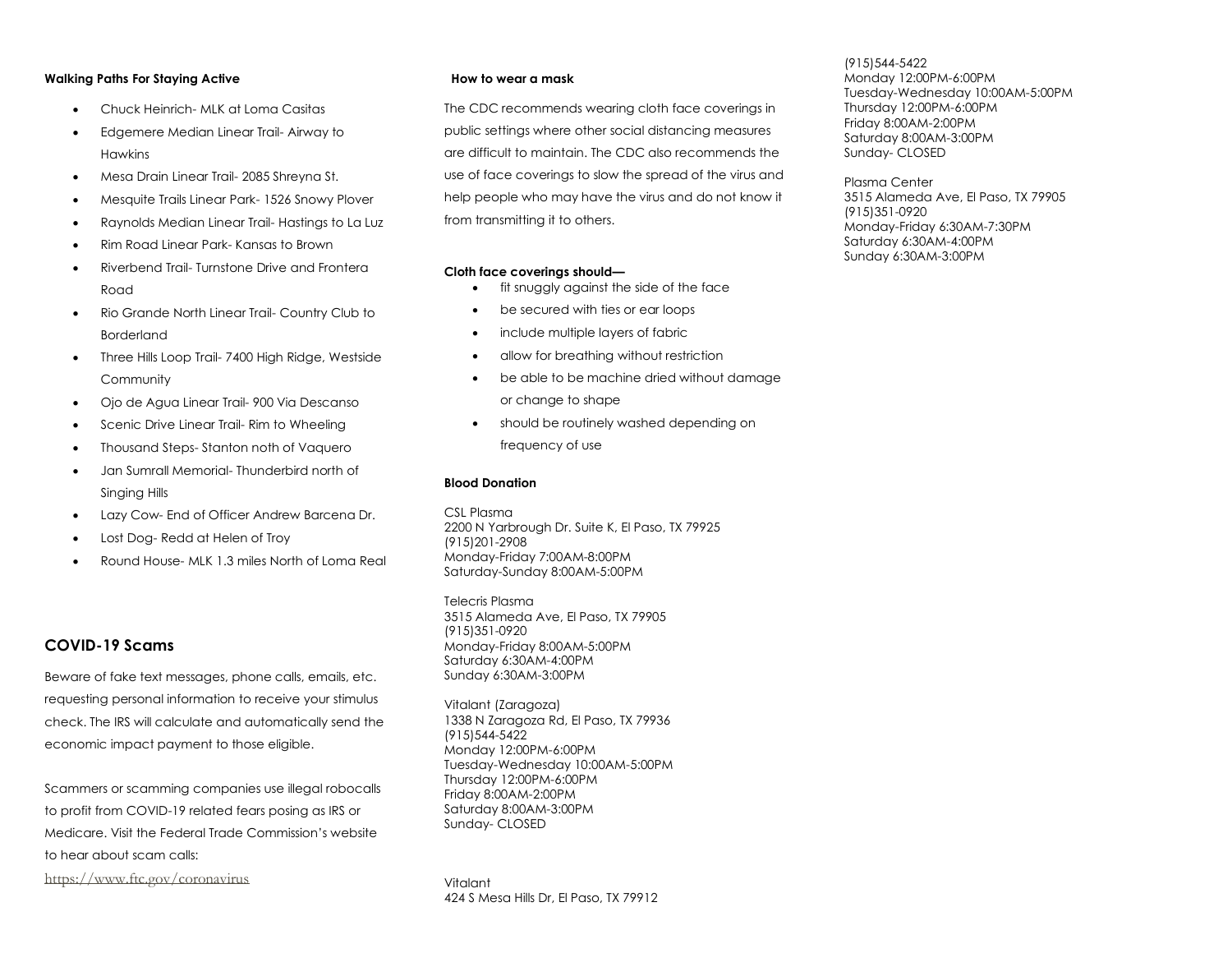## **How to Protect Yourself and Others**

#### **Know how it spreads**

• There is currently no vaccine to prevent coronavirus disease 2019 (COVID-19).

• The best way to prevent illness is to avoid being exposed to this virus.

• The virus is thought to spread mainly from personto-person. It has been found that the symptoms are very similar to the flu The virus is thought to spread mainly from person-to-person.

• People who do experience symptoms should quarantine for 14 days in order to not spread the virus to others.

» Between people who are in close contact with one another (within about 6 feet).

» Through respiratory droplets produced when an infected person coughs, sneezes or talks.

» These droplets can land in the mouths or noses of people who are nearby or possibly be inhaled into the lungs.

» Some recent studies have suggested that COVID-19 may be spread by people who are not showing symptoms.

## **Everyone should:**

#### **Clean your hands often**

• Wash your hands often with soap and water for at least 20 seconds especially after you have been in a public place, or after blowing your nose, coughing, or sneezing.

• If soap and water are not readily available, use a hand sanitizer that contains at least 60% alcohol. Cover all surfaces of your hands and rub them together until they feel dry.

• Avoid touching your eyes, nose, and mouth with unwashed hands.

## **Avoid close contact**

- Stay home if you are sick.
- Avoid close contact with people who are sick.
- Put distance between yourself and other people.

» Remember that some people without symptoms may be able to spread virus.

» This is especially important for people who are at higher risk of getting very sick.

#### **Cover your mouth and nose with a cloth face cover when around others**

• Everyone should wear a cloth face cover when they have to go out in public, for example to the grocery store or to pick up other necessities.

•Cloth face coverings should not be placed on young children under age 2, anyone who has trouble breathing, or is unconscious, incapacitated or otherwise unable to remove the mask without assistance.

- The cloth face cover is meant to protect other people in case you are infected.
- Do NOT use a facemask meant for a healthcare worker.

• Continue to keep about 6 feet between yourself and others. The cloth face cover is not a substitute for social distancing.

## **Cover coughs and sneezes**

• If you are in a private setting and do not have on your cloth face covering, remember to always cover your mouth and nose with a tissue when you cough or sneeze or use the inside of your elbow.

• Throw used tissues in the trash.

• Immediately wash your hands with soap and water for at least 20 seconds. If soap and water are not readily available, clean your hands with a hand sanitizer that contains at least 60% alcohol.

## **Clean and disinfect**

• Clean AND disinfect frequently touched surfaces daily. This includes tables, doorknobs, light switches, countertops, handles, desks, phones, keyboards, toilets,

• If surfaces are dirty, clean them: **Use detergent or soap and water prior to disinfection.**

• Then, use a household disinfectant. You can see a list of EPA-registered household disinfectants here.

## **Symptoms:**

**Most common symptoms:**

- Fever
- Tiredness
- Dry cough
- **Less common symptoms:**
- Aches and pains
- Sore throat
- Diarrhea
- Conjunctivitis
- Headache
- Loss of taste or smell
- a rash on skin, or discoloration of fingers or toes **Serious symptoms:**
- Difficulty breathing or shortness of breath
- Chest pain or pressure
- Loss of speech of movement

For information regarding COVID-19 & how to get tested: City of El Paso Department of Public Health 5115 EL Paso Dr El Paso, TX 79905-2818 Phone: (915) 212-0200

Main phone (see locations below) 915.887.3410 [ehnepstrong.org](http://ehnepstrong.org/) [www.emergencehealthnetwork.org](http://www.emergencehealthnetwork.org/)

EHN East Valley Clinic 2400 Trawood Suite 301 A Monday – Friday 12:15 – 1:15 p.m.  $5:30 - 7:00$  p.m.

EHN Child/Adolescent Clinic 8500 Boeing Dr. Monday – Friday  $12:15 - 1:15$  p.m.  $5:30 - 7:00$  p.m. Saturday's  $11:00 - 12:30$  p.m.

UMC West Clinic 6600 N. Desert Blvd. Monday – Friday  $12:15 - 1:15$  p.m.  $5:30 - 7:00$  p.m. Saturday's  $11:00 - 12:30$  p.m.

El Paso Psychiatric Center 4615 Alameda Ave. Monday – Friday  $12:15 - 1:15$  p.m.  $5:30 - 7:00$  p.m. Saturday's  $11:00 - 12:30$  p.m.

Atlantis Health Services 6028 Surety Dr. Monday – Thursday  $5:30 - 7:30$  p.m. Friday's  $1:30 - 2:30$  p.m. Saturday's  $11:00 - 12:30$  p.m.